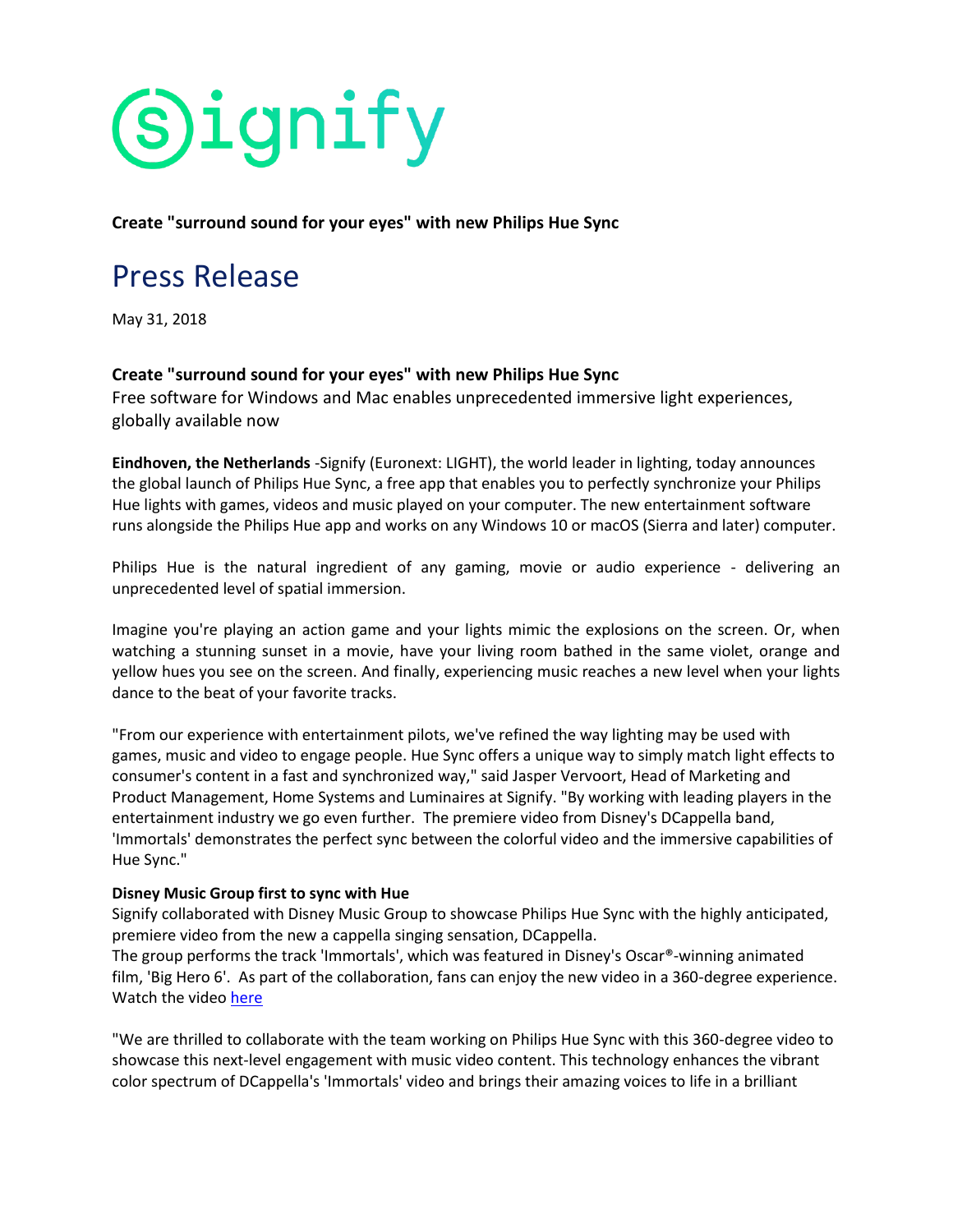

sensory experience that is available today in your home," said Rob Souriall, Vice President Global Partnership Marketing at Disney Music Group.

#### **Simple navigation**

The app's control panel of the application is designed for everyday use. After selection of the mode *audio*, *video* or *gaming*, you are able to sync your lights to the entertainment content on your computer, with one press of the button.

#### **Choose your level of immersion**

Offering various customization options, Philips Hue Sync is tailored so that the lighting experience meets your personal preferences. Appreciating that you don't always need the same level of immersion on every occasion, the software offers a way to change the brightness levels and to change the speed in which lights are changing. You can select between 'Subtle, Moderate, High and Intense'. For audio, Philips Hue Sync gives different color palettes that go well with the different genres of music. For example, subtle pastel colors play nicely with ambient tunes while brighter, bolder tones go better with rock and dance music.

Philips Hue Sync can be enjoyed on computer and laptop, as well as on television, by streaming content played on the computer via AirPlay to an Apple TV, Google Chromecast, Miracast and HDMI.

For more information about Philips Hue Sync and download to the software, please visit [meethue.com/entertainment/hue-sync](https://urldefense.proofpoint.com/v2/url?u=https-3A__www.meethue.com_hue-2Dsync&d=DwMGaQ&c=9wxE0DgWbPxd1HCzjwN8Eaww1--ViDajIU4RXCxgSXE&r=YUj4OLfZ7GoeCnH2t1YhsmDxLrW1_1QzrlcBz_3xkSjIVUybqjthL3RxrP_wn3ec&m=mjn7LJHVgpgMZE-pJar7FUuHG9BsOZifNHC30VJg3zo&s=zXQRZwR0thPlS2cM9bqg8UmaBFrxNHHVYcC2uOnH7-0&e=)

Stay tuned to MeetHue.com and our social media channels [\(Facebook,](https://urldefense.proofpoint.com/v2/url?u=https-3A__www.facebook.com_HuePhilips_&d=DwMGaQ&c=9wxE0DgWbPxd1HCzjwN8Eaww1--ViDajIU4RXCxgSXE&r=YUj4OLfZ7GoeCnH2t1YhsmDxLrW1_1QzrlcBz_3xkSjIVUybqjthL3RxrP_wn3ec&m=mjn7LJHVgpgMZE-pJar7FUuHG9BsOZifNHC30VJg3zo&s=J-LNEHeySvetqiE7XyOvH5-ywhpIc1-zYb7HA-ttypg&e=) [Twitter](https://urldefense.proofpoint.com/v2/url?u=https-3A__twitter.com_tweethue&d=DwMGaQ&c=9wxE0DgWbPxd1HCzjwN8Eaww1--ViDajIU4RXCxgSXE&r=YUj4OLfZ7GoeCnH2t1YhsmDxLrW1_1QzrlcBz_3xkSjIVUybqjthL3RxrP_wn3ec&m=mjn7LJHVgpgMZE-pJar7FUuHG9BsOZifNHC30VJg3zo&s=mJAZfBqYIObFarEh2zgQwpM_tcg_xhbO7yIy1jBh0no&e=) and [Instagram\)](https://urldefense.proofpoint.com/v2/url?u=https-3A__www.instagram.com_philipshue_&d=DwMGaQ&c=9wxE0DgWbPxd1HCzjwN8Eaww1--ViDajIU4RXCxgSXE&r=YUj4OLfZ7GoeCnH2t1YhsmDxLrW1_1QzrlcBz_3xkSjIVUybqjthL3RxrP_wn3ec&m=mjn7LJHVgpgMZE-pJar7FUuHG9BsOZifNHC30VJg3zo&s=M4C89lIeAERNsgIIG1YNJkIIOidsmbxIQQjrRWAfFBA&e=).

For more information about DCappella, please visit [www.dcappellalive.com](https://urldefense.proofpoint.com/v2/url?u=http-3A__www.dcappellalive.com_&d=DwMGaQ&c=9wxE0DgWbPxd1HCzjwN8Eaww1--ViDajIU4RXCxgSXE&r=YUj4OLfZ7GoeCnH2t1YhsmDxLrW1_1QzrlcBz_3xkSjIVUybqjthL3RxrP_wn3ec&m=mjn7LJHVgpgMZE-pJar7FUuHG9BsOZifNHC30VJg3zo&s=RqeoTj4VK1df5yjXnt6oXDxMSYKSz4fKy1zjJGIfyUw&e=) and [Facebook,](https://urldefense.proofpoint.com/v2/url?u=http-3A__www.facebook.com_DCappellaMusic_&d=DwMGaQ&c=9wxE0DgWbPxd1HCzjwN8Eaww1--ViDajIU4RXCxgSXE&r=YUj4OLfZ7GoeCnH2t1YhsmDxLrW1_1QzrlcBz_3xkSjIVUybqjthL3RxrP_wn3ec&m=mjn7LJHVgpgMZE-pJar7FUuHG9BsOZifNHC30VJg3zo&s=B8ykx8ima_YnQpYni_rdfYsq6HAyhn0ZgAVbTzYWVwA&e=) [Twitter](https://urldefense.proofpoint.com/v2/url?u=https-3A__twitter.com_dcappellamusic&d=DwMGaQ&c=9wxE0DgWbPxd1HCzjwN8Eaww1--ViDajIU4RXCxgSXE&r=YUj4OLfZ7GoeCnH2t1YhsmDxLrW1_1QzrlcBz_3xkSjIVUybqjthL3RxrP_wn3ec&m=mjn7LJHVgpgMZE-pJar7FUuHG9BsOZifNHC30VJg3zo&s=d_Nmzqj_JrDuGyyKRwAZ8zkoRuKsgYA3OWFoucRuObo&e=) and [Instagram.](https://urldefense.proofpoint.com/v2/url?u=https-3A__www.instagram.com_dcappellamusic_&d=DwMGaQ&c=9wxE0DgWbPxd1HCzjwN8Eaww1--ViDajIU4RXCxgSXE&r=YUj4OLfZ7GoeCnH2t1YhsmDxLrW1_1QzrlcBz_3xkSjIVUybqjthL3RxrP_wn3ec&m=mjn7LJHVgpgMZE-pJar7FUuHG9BsOZifNHC30VJg3zo&s=4sBAu0fgpHao-K2W29kLoc2CINaHH-BbQ-GraKQuvtc&e=)

Signify became the new company name of Philips Lighting as of May 16, 2018.

#### **W celu uzyskania dalszych informacji, proszę kontaktować się z:**

### **Rzecznik Prasowy Signify in Poland**

Dorota Sławińska Tel: +48 605 342 517 E-mail: [dorota.slawinska@signify.com](mailto:dorota.slawinska@signify.com)

#### **O Signify**

Signify (Euronext: LIGHT), jest światowym liderem oświetlenia dla profesjonalistów i konsumentów, także w dziedzinie oświetleniowego Internetu Rzeczy. Nasze produkty marki Philips, zintegrowane systemy oświetleniowe [Interact,](https://www.interact-lighting.com/en) a także usługi bazujące na zebranych danych, dostarczają wartości biznesowej i odmieniają życie w domach, budynkach i miejscach publicznych. W 2017 r. odnotowaliśmy sprzedaż na poziomie 7,0 miliardów euro. Zatrudniamy około 32 000 pracowników w 70 krajach. Uwalniamy niezwykły potencjał światła dla jaśniejszego życia i lepszego świata. Najświeższe